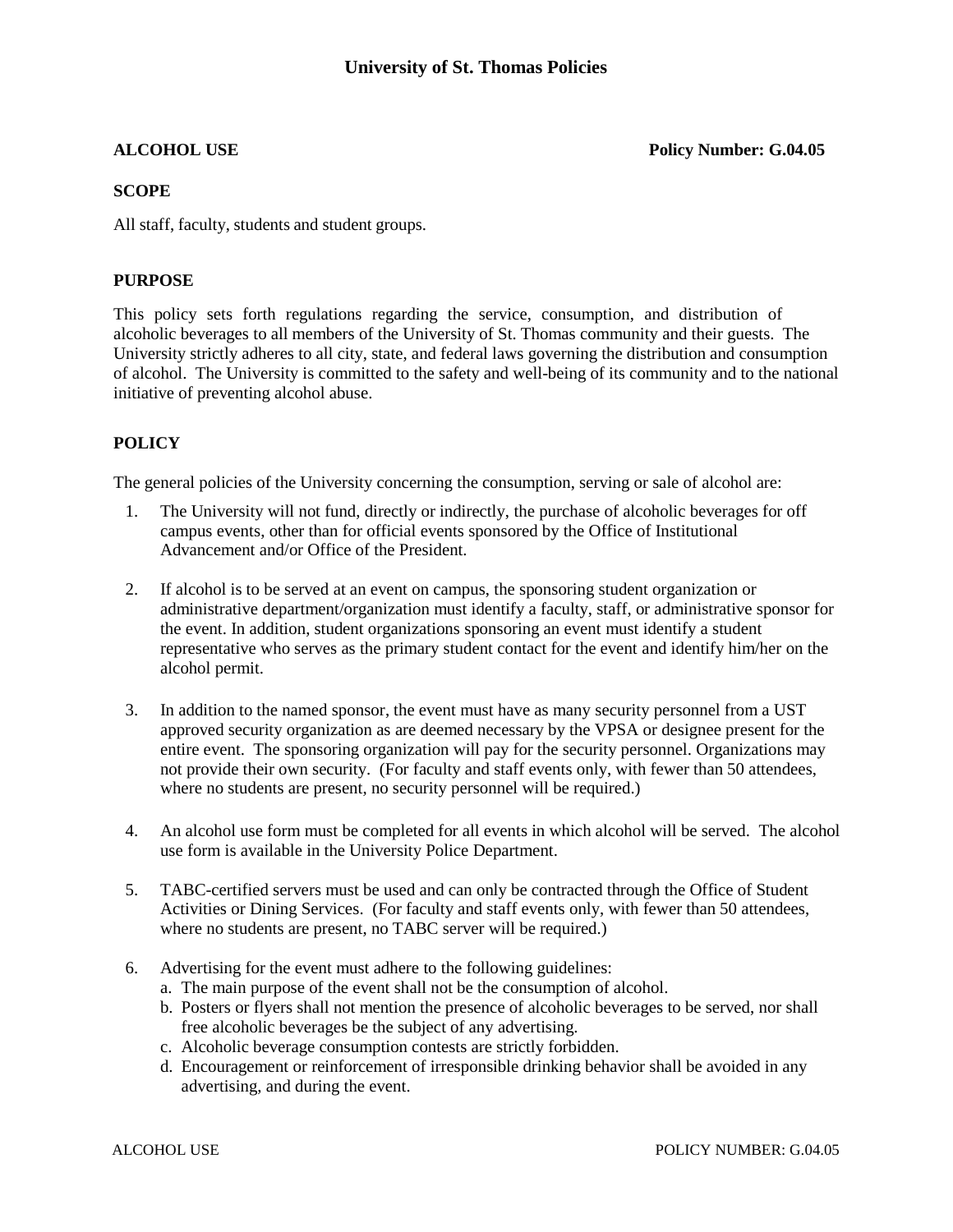# **University of St. Thomas Policies**

- 7. A drink limit will be determined by the VPSA or designee for each event which students will be present, based on the duration of the event. The standard drink limit will be up to one drink per hour, not to exceed three drinks per person. The University is not responsible for the actions of persons violating the policies and restriction set forth by this policy and the alcohol use form.
- 8. Alcohol products are limited to beer (kegs only for student events) and wine only. Dispensation and consumption of hard liquor are strictly prohibited, except for specific events sponsored by the Office of Institutional Advancement and/or the Office of the President. Only those alcoholic beverages designated and purchased for the event prior to the event may be served and consumed during the course of the event. Additional alcoholic beverages may not be purchased, served, or consumed during the event. "Beer runs" are strictly prohibited and are grounds for closing the event.
- 9. The named sponsor is responsible for ensuring that every attendee at the event shows proof of legal drinking age (21 or older) prior to being served any alcoholic beverage. The only acceptable forms of identification are driver licenses, state issued identification cards or a passport issued by a governmental entity. Consumption of alcoholic beverages by any person under the legal drinking age will result in disciplinary action against that person as well as against the person(s) who provided the alcoholic beverage.
- 10. All events providing alcohol must have set start and end times. The named sponsor and student contact must remain present at the event for the entirety of the event.
- 11. Alcohol may not be served before 4:00 PM, Monday through Friday, and not before 12:00 noon, Saturday or Sunday, except for specific events sponsored by the Office of Institutional Advancement and/or Office of the President. Last call for alcohol will be one hour prior to advertised ending time.
- 12. The named sponsor and student contact are also responsible for making sure that the rights and privileges of the attendees are respected and that all other University policies are upheld.
- 13. Non-alcoholic beverages other than water must be available for those who choose not to drink alcoholic beverages and must be free of charge if the alcohol is free. Additionally, a sufficient quantity of food/snacks to feed the number of people in attendance must be available.
- 14. Charging for the alcohol served at the event in any manner, including a cover charge for the event or through donation, must be approved by the VPSA, and a Temporary Wine and Beer Retailer's Permit must be obtained from the TABC by the event sponsors at their sole expense and effort, unless sponsored by the Office of Institutional Advancement and/or Office of the President.
- 15. Event sponsors may be liable for loss, damage or theft of institutional, contractor or personal property occurring as a result of the event. If it appears that individual students or student groups may have violated the student code of conduct, they will be referred to the VPSA for disciplinary actions under the code of conduct.
- 16. Violation of any provision of University policy will result in a review of the event. Penalties may include possible revocation of event privileges for the sponsoring organization and individuals for a period of 6 months to 2 years.
- 17. Additional limitations or regulations may be imposed at the discretion of the VPSA or designee.

ALCOHOL USE POLICY NUMBER: G.04.05